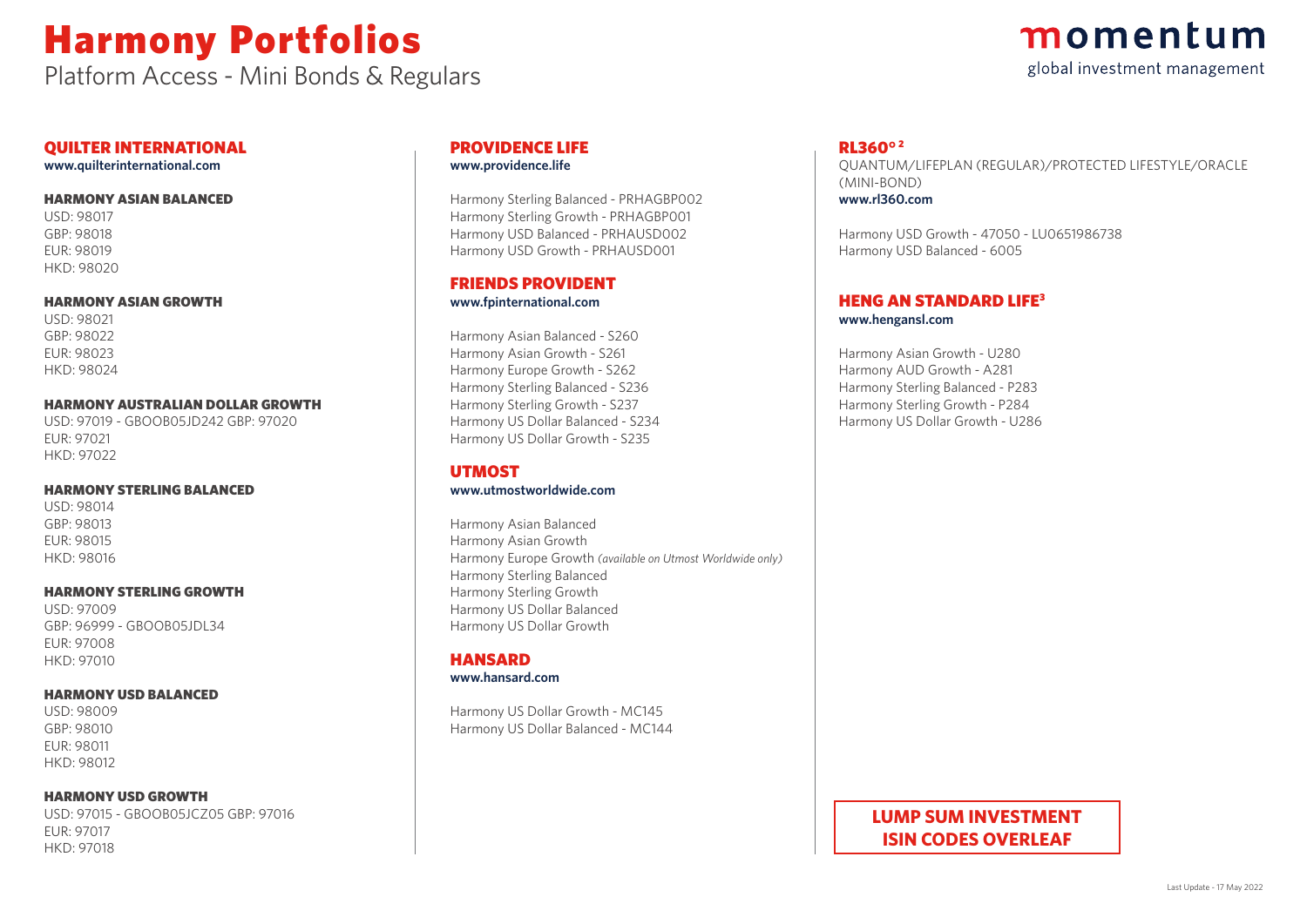### Harmony Portfolios - all ISIN Codes

| <b>Momentum Global Funds</b>                            | Currency   | <b>Share Class</b> | <b>ISIN Code</b>             |
|---------------------------------------------------------|------------|--------------------|------------------------------|
|                                                         |            | A                  | LU0651983552                 |
|                                                         |            | B                  | LU0651983636                 |
|                                                         |            | C                  | LU0651983719                 |
| <b>Harmony Portfolios Asian Balanced Fund</b>           | <b>USD</b> | D                  | LU0651983800                 |
|                                                         |            | Ε                  | LU0795380350                 |
|                                                         |            | H                  | LU1700369561                 |
|                                                         |            | J                  | LU2062918698                 |
|                                                         |            | Α                  | LU0651983982                 |
|                                                         |            | B                  | LU0651984014                 |
|                                                         |            | C                  | LU0651984105                 |
| <b>Harmony Portfolios Asian Growth Fund</b>             | <b>USD</b> | D                  | LU0651984287                 |
|                                                         |            | Е                  | LU0795380517                 |
|                                                         |            | $\overline{1}$     | LU2062918268                 |
|                                                         |            | A                  | LU0651984360                 |
|                                                         |            | C                  | LU0651984527                 |
|                                                         |            | D                  | LU0651984790                 |
| <b>Harmony Portfolios Australian Dollar Growth Fund</b> | <b>AUD</b> | E                  | LU0795380608                 |
|                                                         |            | H                  | LU1508133102                 |
|                                                         |            | $\overline{1}$     | LU2062918185                 |
|                                                         |            | Α                  | LU0651984873                 |
|                                                         |            | B                  | LU0651984956                 |
|                                                         |            | C                  | LU0651985094                 |
| <b>Harmony Portfolios Europe Growth Fund</b>            | <b>EUR</b> | D                  | LU0651985177                 |
|                                                         |            | Е                  | LU0795380780                 |
|                                                         |            | Н                  | LU1508133284                 |
|                                                         |            | J                  | LU2062918854                 |
|                                                         |            | A                  | LU0651985250                 |
|                                                         |            | B                  | LU0651985334                 |
|                                                         |            | C                  | LU0651985417                 |
| <b>Harmony Portfolios Sterling Balanced Fund</b>        | GBP        | D                  | LU0651985508                 |
|                                                         |            | E                  | LU0795380863                 |
|                                                         |            | H                  | LU1700369991                 |
|                                                         |            | J                  | LU2062918425                 |
|                                                         |            | A                  | LU0651985680                 |
|                                                         |            | B                  | LU0651985763                 |
|                                                         |            | C                  | LU0651985847                 |
| <b>Harmony Portfolios Sterling Growth Fund</b>          | GBP        | D                  | LU0651985920                 |
|                                                         |            | Ε                  | LU0795380947                 |
|                                                         |            | Н                  | LU1508132989                 |
|                                                         |            | J                  | LU2062918342                 |
|                                                         |            | Α                  | LU0651986068                 |
|                                                         |            | B                  | LU0651986142                 |
|                                                         |            | C                  | LU0651986225                 |
| <b>Harmony Portfolios USD Balanced Fund</b>             | <b>USD</b> | D                  | LU0651986498                 |
|                                                         |            | Е                  | LU0795381242                 |
|                                                         |            | Н                  | LU1700370148                 |
|                                                         |            | J                  | LU2062918938                 |
|                                                         |            | A                  | LU0651986571                 |
|                                                         |            | B                  | LU0651986654                 |
|                                                         |            | C                  | LU0651986738                 |
| <b>Harmony Portfolios USD Growth Fund</b>               | <b>USD</b> | D                  | LU0651986811                 |
|                                                         |            | E                  |                              |
|                                                         |            | Н                  | LU0795381598<br>LU1508133011 |
|                                                         |            | J                  | LU2062945584                 |
|                                                         |            |                    |                              |

|                    | momentum<br>global investment management |  |
|--------------------|------------------------------------------|--|
| <b>Share Class</b> | <b>ISIN Code</b>                         |  |
| E(Acc)             | LU2049050615                             |  |
| H (Acc)            | 11J2049051183                            |  |
| $R/A = N$          | 11110271000770                           |  |

| <b>Momentum Global Funds</b>                     | <b>Currency</b> | <b>Share Class</b>          | <b>ISIN Code</b> |
|--------------------------------------------------|-----------------|-----------------------------|------------------|
|                                                  | AUD             | E(Acc)                      | LU2049050615     |
|                                                  |                 | H (Acc)                     | 1U2049051183     |
|                                                  |                 | $D$ (Acc)                   | LU1926195568     |
|                                                  | <b>EUR</b>      | E(Acc)                      | LU1926196376     |
|                                                  |                 | H (Acc)                     | LU2049051001     |
|                                                  |                 | A (Dist)                    | LU1926194835     |
|                                                  |                 | D (Dist)                    | LU1926195485     |
|                                                  |                 | E(Acc)                      | LU1922159352     |
| <b>Harmony Portfolios Cautious</b>               | GBP             | H (Acc)                     | LU2049050961     |
| <b>Income Fund</b>                               |                 | H (Dist)                    | LU1926196533     |
|                                                  |                 | J (Acc)                     | LU2049051266     |
|                                                  |                 | J(Dist)                     | LU2049051340     |
|                                                  |                 | A (Dist)                    | LU1931605148     |
|                                                  |                 | B (Acc)                     | LU2198027653     |
|                                                  | <b>USD</b>      | D (Dist)                    | LU1926195212     |
|                                                  |                 | $D$ (Acc)                   | LU1926195139     |
|                                                  |                 | E(Acc)                      | LU1922158974     |
|                                                  |                 | H (Acc)                     | LU2049050888     |
|                                                  |                 | $\overline{A}$              | LU2377861229     |
|                                                  |                 | B                           | LU2377860842     |
| <b>Harmony Sustainable Growth</b>                |                 | $\mathcal{C}_{\mathcal{C}}$ | LU2377862623     |
| <b>Fund</b>                                      | <b>AUD</b>      | E                           | LU2377865139     |
|                                                  |                 | H                           | LU2377864751     |
|                                                  |                 | $\overline{1}$              | LU2377864249     |
|                                                  |                 | J                           | LU2377863860     |
|                                                  |                 | $\overline{A}$              | LU2377861492     |
|                                                  |                 | B                           | LU2377860924     |
| <b>Harmony Sustainable Growth</b>                |                 | $\mathcal{C}$               | LU2377860502     |
| <b>Fund</b>                                      | <b>EUR</b>      | E                           | LU2377863191     |
|                                                  |                 | H                           | LU2377864835     |
|                                                  |                 | $\overline{1}$              | LU2377864322     |
|                                                  |                 | $\int$                      | LU2377863944     |
|                                                  |                 | A                           | LU2377861575     |
|                                                  |                 | B                           | LU2377861062     |
|                                                  |                 | $\mathcal{C}$               | LU2377860684     |
| <b>Harmony Sustainable Growth</b><br><b>Fund</b> | GBP             | E                           | LU2377865212     |
|                                                  |                 | H                           | LU2377864918     |
|                                                  |                 | $\overline{1}$              | LU2377864595     |
|                                                  |                 | $\int$                      | LU2377864082     |
|                                                  |                 | $\overline{A}$              | LU2377861658     |
|                                                  |                 | B                           | LU2377861146     |
|                                                  |                 | $\mathcal{C}$               | LU2377860767     |
| <b>Harmony Sustainable Growth</b><br><b>Fund</b> | <b>USD</b>      | E                           | LU2377862979     |
|                                                  |                 | H                           | LU2377865055     |
|                                                  |                 | $\overline{1}$              | LU2377864678     |
|                                                  |                 | $\overline{1}$              | LU2377864165     |
|                                                  |                 |                             |                  |

*If commission is applicable, please ensure this is outlined clearly on the relevant dealing form. The ISIN numbers italicised and greyed out are not yet open.*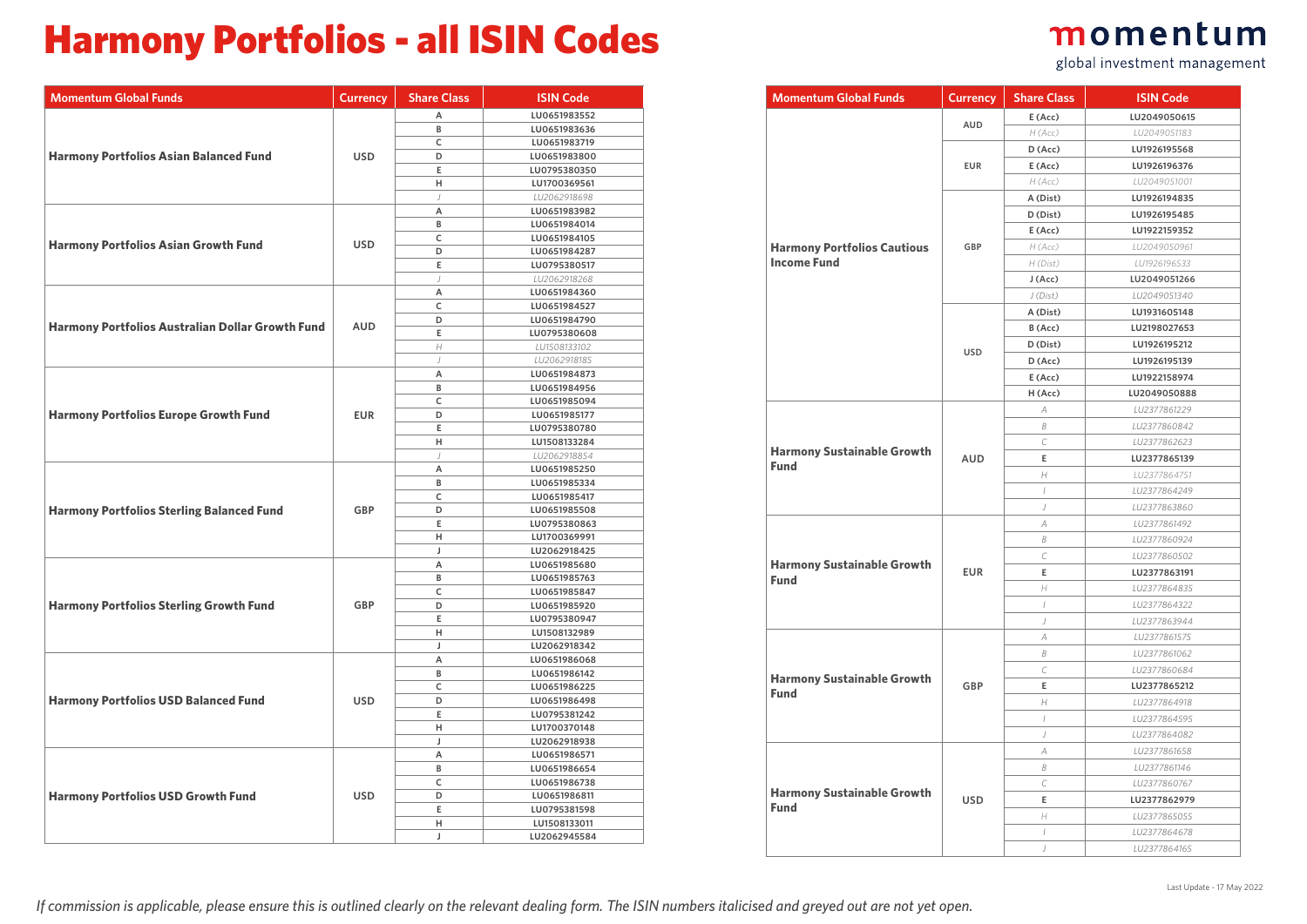## Harmony Portfolios - all ISIN Codes

| momentum                     |  |  |
|------------------------------|--|--|
| global investment management |  |  |

| <b>Momentum Global Funds</b>                                | <b>Currency</b> | <b>Share Class</b> | <b>ISIN Code</b> |
|-------------------------------------------------------------|-----------------|--------------------|------------------|
|                                                             |                 | A                  | LU2000523741     |
|                                                             |                 | B                  | LU2000523824     |
| <b>Momentum GF Global Equity</b>                            | <b>USD</b>      | D                  | LU2000524129     |
| <b>Fund</b>                                                 |                 | н                  | LU2000524392     |
|                                                             |                 |                    | LU2000524475     |
|                                                             |                 | J                  | LU2000524558     |
|                                                             |                 | A                  | LU2000525019     |
|                                                             |                 | B                  | LU2000525100     |
|                                                             | <b>USD</b>      | D                  | LU2000525365     |
| <b>Momentum GF Global</b><br><b>Sustainable Equity Fund</b> |                 | н                  | LU2000525449     |
|                                                             |                 |                    | LU2000525522     |
|                                                             | GBP             | A                  | LU2403442036     |
|                                                             |                 |                    | LU2000525795     |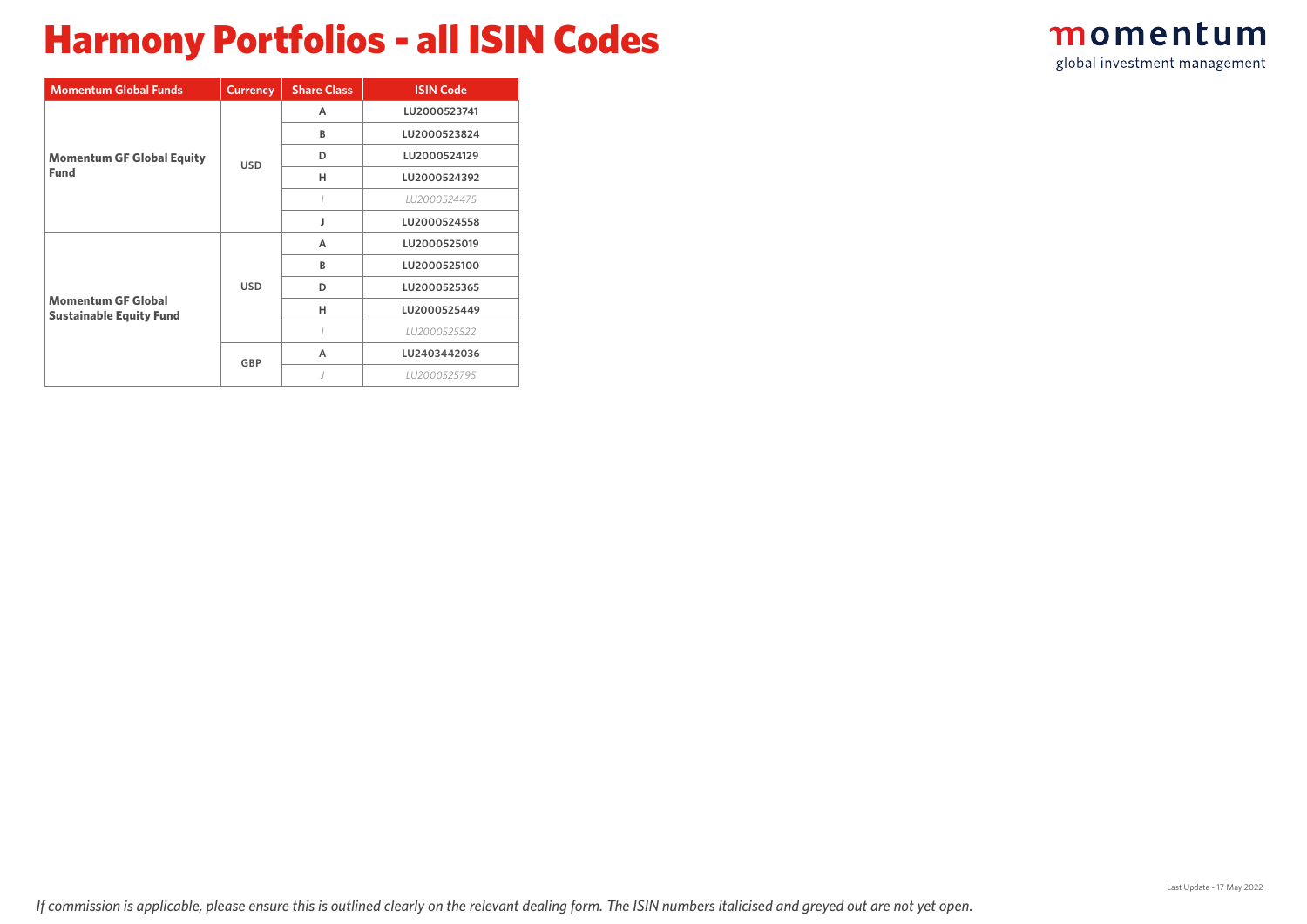Platform Access - Open Architecture Availability

|  | momentum |  |
|--|----------|--|
|  |          |  |

global investment management

|                                                   | <b>ARDAN</b>   |                              |    |    | <b>INTERNATIONAL GROUP</b> |    |  |                                    |    |   |   |                  |              | <b>CUSTODIAN LIFE.</b> |                |              |              | <b>Friends</b><br>Internationa |                          |                |  |  |              |     |  |  |
|---------------------------------------------------|----------------|------------------------------|----|----|----------------------------|----|--|------------------------------------|----|---|---|------------------|--------------|------------------------|----------------|--------------|--------------|--------------------------------|--------------------------|----------------|--|--|--------------|-----|--|--|
| <b>SHARE CLASSES AVAILABLE</b> (Base Currency)    |                | <b>ARDAN (PART OF RL360)</b> |    |    |                            |    |  | <b>CAPITAL INTERNATIONAL GROUP</b> |    |   |   |                  |              | <b>CUSTODIAN LIFE</b>  |                |              |              |                                | <b>FRIENDS PROVIDENT</b> |                |  |  |              |     |  |  |
| Harmony Asian Balanced Fund (USD)                 |                |                              |    |    | A                          |    |  | D.                                 | E. | н |   | <b>A</b>         | B.           |                        | $\mathbf{D}$   | -E I         | н            |                                | A                        | B.             |  |  | E.           | н   |  |  |
| Harmony Asian Growth Fund (USD)                   |                |                              |    |    | A                          |    |  | D                                  | Е  |   |   | $\mathbf{A}$     | B.           |                        | $D$ $E$        |              |              |                                | A.                       | B.             |  |  | E.           |     |  |  |
| Harmony Australian Dollar Growth Fund (AUD)       |                |                              |    |    |                            |    |  | D                                  |    |   |   | $\mathbf{A}$     | B.           |                        | - El<br>D      |              |              |                                | A.                       | B.             |  |  | E.           |     |  |  |
| Harmony Europe Growth (EUR)                       | A              | E.                           |    |    | A                          |    |  | D                                  | Е  |   |   | $\mathbf{A}$     | B            |                        | $\mathbf{D}$   | EI           | <b>H</b>     |                                | A.                       | $\mathbf{B}$   |  |  | $E_{\rm{H}}$ | н   |  |  |
| Harmony Sterling Balanced Fund (GBP)              | A              |                              |    |    |                            | B. |  | D                                  | Е  | н |   | $\mathbf{A}$     | $\mathbf{B}$ |                        | D.             | EI           | <b>H</b>     |                                | A.                       | $\mathbf{B}$   |  |  | E            | н   |  |  |
| Harmony Sterling Growth Fund (GBP)                | A              |                              | П, |    | A                          |    |  | D                                  | E. | н | J | A                | B.           |                        | D.             | EI           | $\mathbf{H}$ |                                | A.                       | $\mathbf{B}$   |  |  | E.           | н   |  |  |
| Harmony USD Balanced Fund (USD)                   | A              |                              |    |    | A                          |    |  | D                                  |    |   |   | $\mathbf{A}$     | B.           |                        | D.             | Æ.           | <b>H</b>     |                                | A.                       | $\mathbf{B}$   |  |  | E.           | н   |  |  |
| Harmony USD Growth Fund (USD)                     | A              |                              |    | J. | A                          | B. |  | D                                  | E  |   | J | $\mathbf{A}$     | B.           |                        | D.             | E.           | н            | J.                             | A.                       | $\mathbf{B}$   |  |  | E.           | н   |  |  |
| Harmony Cautious Income Fund (Accumulating) (USD) |                |                              |    |    |                            |    |  | D <sup>1</sup>                     |    |   |   |                  |              |                        | D.             | EI           | ¢            | $\mathbf{J}^1$                 | ${\sf A}^1$              | B <sup>1</sup> |  |  | $E^1$        | -H' |  |  |
| Harmony Cautious Income Fund (Distributing) (USD) | A <sup>1</sup> |                              |    |    | A                          |    |  |                                    |    |   |   | A <sup>1</sup>   | B.           |                        | D <sup>1</sup> |              |              |                                | $A^1$                    | B <sup>1</sup> |  |  | $E^1$        |     |  |  |
| Harmony Sustainable Growth Fund (USD)             |                | E.                           |    |    |                            |    |  |                                    | E  |   |   |                  |              |                        |                | $\mathsf{E}$ |              |                                |                          |                |  |  | E.           |     |  |  |
| Momentum GF Global Equity Fund (USD)              |                |                              |    |    | A                          |    |  | D                                  |    | н |   | $\mathbf{A}$     | B.           |                        | D              |              | н.           |                                | A.                       | $\overline{B}$ |  |  |              | н   |  |  |
| Momentum GF Global Sustainable Equity Fund (USD)  |                |                              |    |    | A                          |    |  | D                                  |    |   |   | $\mathbf{A}$     | B.           |                        | D              |              | H.           |                                | $\mathbf{A}$             | $\overline{B}$ |  |  |              | н.  |  |  |
|                                                   | ${}^{1}$ GBP   |                              |    |    | ${}^{1}$ GBP               |    |  |                                    |    |   |   | <sup>1</sup> GBP |              |                        |                |              |              |                                | <sup>1</sup> GBP         |                |  |  |              |     |  |  |

**Minimum Investments in USD or currency equivalent Share Class - A, B, C, D, & J - \$7,500 Share Class - H - \$1,500,000 Share Class E - \$250,000**

**Share classes are priced in the base currency of the fund, and in some cases where indicated additional share classes are available in other currencies. Only the non-USD share classes of the Harmony Cautious Income Fund are hedged share classes, for other Funds they are unhedged. Please contact us if you require additional classes to be made available.** 

*If commission is applicable, please ensure this is outlined clearly on the relevant dealing form. 2% initial commission cap in place via Utmost and Quilter for applicable share classes.*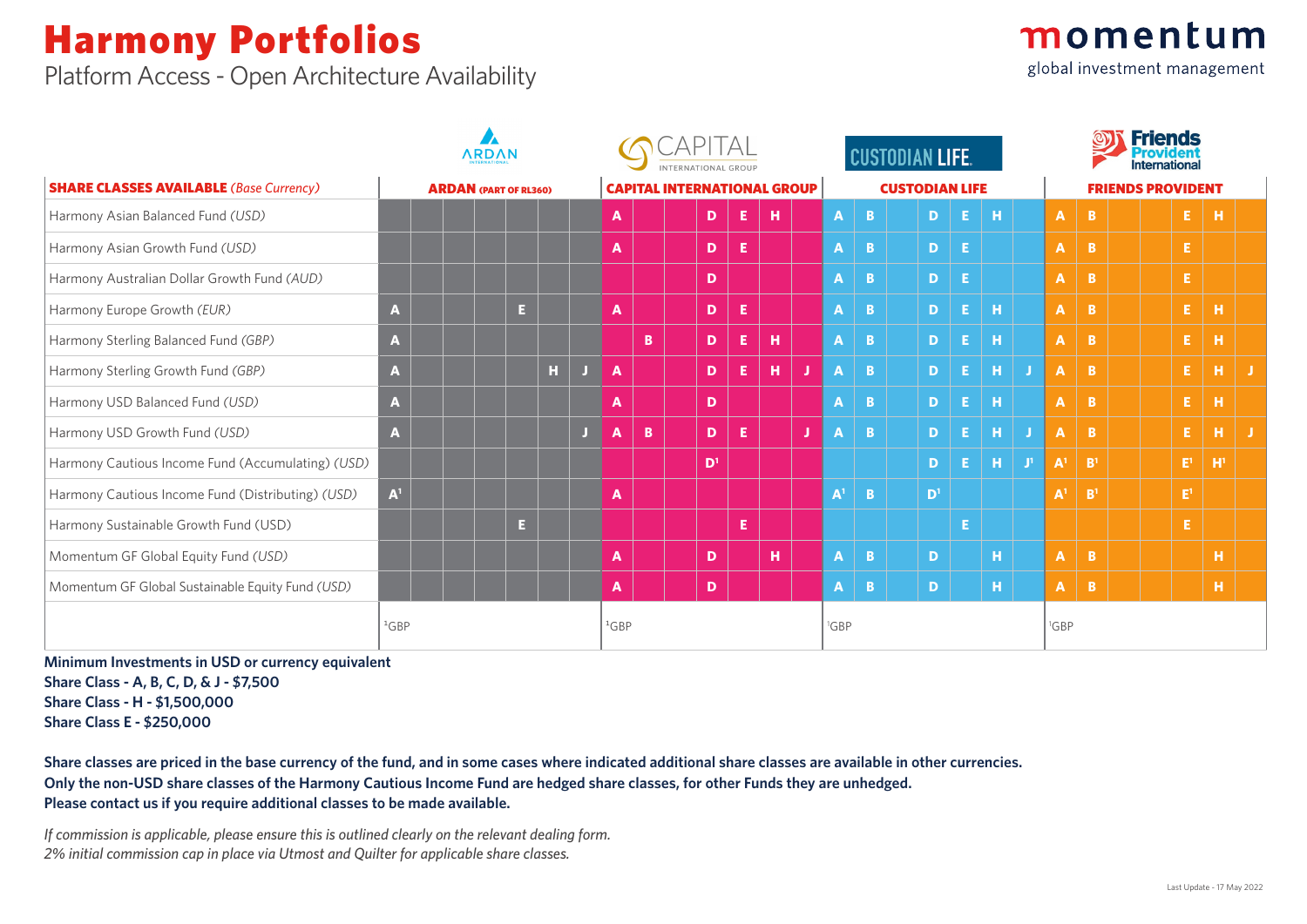Platform Access - Open Architecture Availability



|                                                   |              | <b>HANSARD</b><br>M<br><b>GLOBAL PLC</b> |  |                |                |             |    |              |              |  | <b>iFAST</b> |                        |  |   |                   | Investors Frust<br>Assurance SPC       |                                                |    | momentum<br>investments |                           |  |  |              |          |    |  |  |
|---------------------------------------------------|--------------|------------------------------------------|--|----------------|----------------|-------------|----|--------------|--------------|--|--------------|------------------------|--|---|-------------------|----------------------------------------|------------------------------------------------|----|-------------------------|---------------------------|--|--|--------------|----------|----|--|--|
| <b>SHARE CLASSES AVAILABLE</b> (Base Currency)    |              | <b>HANSARD</b>                           |  |                |                |             |    |              |              |  |              | <b>IFAST SINGAPORE</b> |  |   |                   | <b>INVESTORS TRUST</b>                 | <b>MWI</b>                                     |    |                         |                           |  |  |              |          |    |  |  |
| Harmony Asian Balanced Fund (USD)                 | A            |                                          |  | D.             | $\mathbf{E}$ . | $\mathbf H$ |    |              |              |  |              |                        |  |   |                   |                                        |                                                |    | A                       |                           |  |  | E.           | <b>H</b> |    |  |  |
| Harmony Asian Growth Fund (USD)                   | A            |                                          |  | $\mathbf D$    | $\mathbf{E}$   |             |    |              |              |  |              |                        |  |   |                   |                                        |                                                |    | A                       |                           |  |  | Е            |          |    |  |  |
| Harmony Australian Dollar Growth Fund (AUD)       |              |                                          |  | D.             |                |             |    |              |              |  |              |                        |  |   |                   |                                        |                                                |    | A                       |                           |  |  | Е.           |          |    |  |  |
| Harmony Europe Growth (EUR)                       | A            |                                          |  | $\mathbf{D}$   | $\mathbf{E}$   |             |    |              |              |  |              |                        |  |   |                   | D                                      |                                                |    | A                       |                           |  |  | E.           |          |    |  |  |
| Harmony Sterling Balanced Fund (GBP)              |              |                                          |  |                |                |             |    |              |              |  |              |                        |  | J | $\mathbf{A}$<br>B |                                        | н                                              |    | $\mathbf{A}$            | $\overline{B}$            |  |  | E.           | H        |    |  |  |
| Harmony Sterling Growth Fund (GBP)                |              |                                          |  |                |                |             |    |              |              |  |              |                        |  |   |                   | $\mathbf{D}$                           | н.                                             |    | $\mathbf{A}$            | $\overline{B}$            |  |  | Е.           | н        | J. |  |  |
| Harmony USD Balanced Fund (USD)                   | A            | $\mathbf{B}$                             |  | D              | $\mathbf{E}$ . | H           |    | A            |              |  |              |                        |  |   | B                 | D                                      | H.                                             |    | A                       |                           |  |  | E.           | н        |    |  |  |
| Harmony USD Growth Fund (USD)                     | A            |                                          |  | $\mathbf{D}$   | E.             |             | J. | $\mathbf{A}$ |              |  |              |                        |  |   |                   | $\mathbf{D}$                           | н.                                             | IJ | A                       |                           |  |  | Е.           | н        | J. |  |  |
| Harmony Cautious Income Fund (Accumulating) (USD) |              |                                          |  | $\mathbf{D}^1$ | $\mathbf{E}$   |             |    |              |              |  |              |                        |  |   |                   |                                        |                                                |    |                         |                           |  |  | $E^1$        | н        |    |  |  |
| Harmony Cautious Income Fund (Distributing) (USD) |              |                                          |  | $D^2$          | $\mathbb{E}^2$ |             |    |              |              |  |              |                        |  | л |                   |                                        |                                                |    | $A^2$                   |                           |  |  |              |          |    |  |  |
| Harmony Sustainable Growth Fund (USD)             |              |                                          |  |                | E.             |             |    |              |              |  |              | E                      |  |   |                   | $\mathsf{E}^{\scriptscriptstyle \top}$ |                                                |    |                         |                           |  |  | $\mathbf{E}$ |          |    |  |  |
| Momentum GF Global Equity Fund (USD)              | $\mathbf{A}$ |                                          |  | D              |                | н           |    |              |              |  |              |                        |  |   |                   |                                        | H.                                             |    |                         | $\mathbf{A}$ $\mathbf{B}$ |  |  |              | H        |    |  |  |
| Momentum GF Global Sustainable Equity Fund (USD)  |              | B                                        |  | D              |                |             |    |              |              |  |              |                        |  |   | A <sup>1</sup>    | D                                      |                                                |    | A                       |                           |  |  |              |          |    |  |  |
|                                                   |              | <sup>1</sup> GBP, <sup>2</sup> EUR & GBP |  |                |                |             |    | ${}^{1}$ GBP | ${}^{1}$ GBP |  |              |                        |  |   |                   |                                        | <sup>1</sup> AUD, EUR, & GBP, <sup>2</sup> GBP |    |                         |                           |  |  |              |          |    |  |  |

**Minimum Investments in USD or currency equivalent Share Class - A, B, C, D, & J - \$7,500 Share Class - H - \$1,500,000 Share Class E - \$250,000**

**Share classes are priced in the base currency of the fund, and in some cases where indicated additional share classes are available in other currencies. Only the non-USD share classes of the Harmony Cautious Income Fund are hedged share classes, for other Funds they are unhedged. Please contact us if you require additional classes to be made available.** 

*If commission is applicable, please ensure this is outlined clearly on the relevant dealing form. 2% initial commission cap in place via Utmost and Quilter for applicable share classes.*